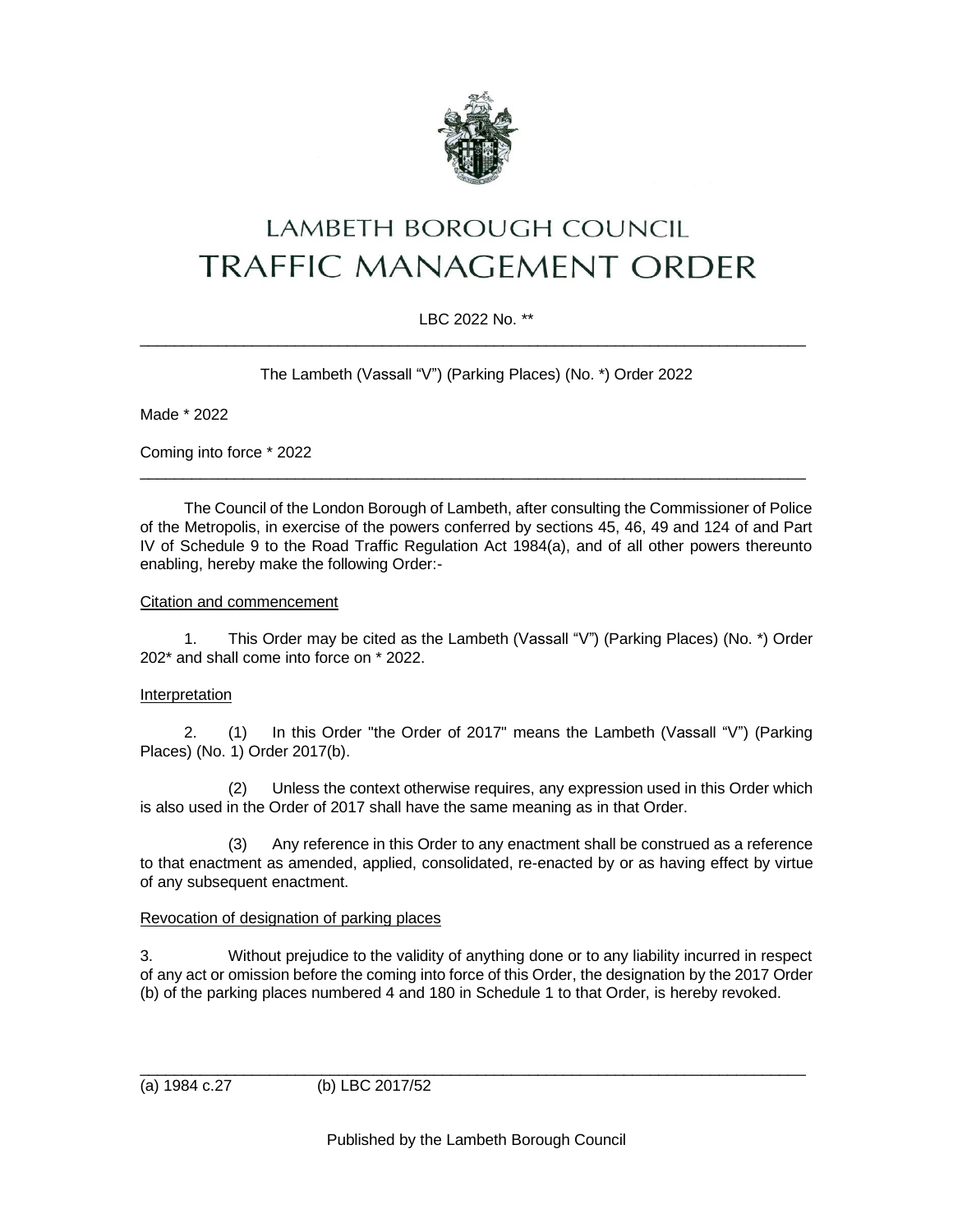### Designation of parking places and application of the Order of 2017 thereto

4. (1) Each area on a highway comprising the length of carriageway of a street specified in column 2 of the Schedule to this Order and bounded on one side of that length by the edge of the carriageway and on the other sides by a white line marking is designated as a parking place.

(2) The reference in this Article to a white line marking shall be construed as a reference to the white line marking (either broken or continuous) provided for in Schedule 7 to the Traffic Signs Regulations and General Directions 2016(a) or, if applicable, authorised by the Secretary of State by virtue of section 64 of the Road Traffic Regulation Act 1984.

(3) The provisions of the Order of 2017 (other than Articles 3 and 15) shall apply to the areas designated as parking places by this Order as if in those provisions any reference to a parking place included a reference to an area designated as a parking place by this Order and as if any reference to the Schedules to the Order of 2017 included a reference to the Schedule to this Order.

Placing of traffic signs, etc.

- 5. The Council shall:-
	- (a) place and maintain traffic signs indicating the limits of each parking place referred to in the Schedule to this Order;
	- (b) place and maintain in or in the vicinity of each parking place referred to in the Schedule to this Order traffic signs indicating that such parking place may be used during the permitted hours for the leaving only of the vehicles specified in Article 4 of the Order of 2017; and
	- (c) carry out such other works as is reasonably required for the purposes of the satisfactory operation of each parking place referred to in the Schedule to this Order.

Dated this \* day of 2022

Ben Stevens Highway Network Manager

 $\_$  ,  $\_$  ,  $\_$  ,  $\_$  ,  $\_$  ,  $\_$  ,  $\_$  ,  $\_$  ,  $\_$  ,  $\_$  ,  $\_$  ,  $\_$  ,  $\_$  ,  $\_$  ,  $\_$  ,  $\_$  ,  $\_$  ,  $\_$  ,  $\_$  ,  $\_$  ,  $\_$  ,  $\_$  ,  $\_$  ,  $\_$  ,  $\_$  ,  $\_$  ,  $\_$  ,  $\_$  ,  $\_$  ,  $\_$  ,  $\_$  ,  $\_$  ,  $\_$  ,  $\_$  ,  $\_$  ,  $\_$  ,  $\_$  , (a) S.I. 2016/362